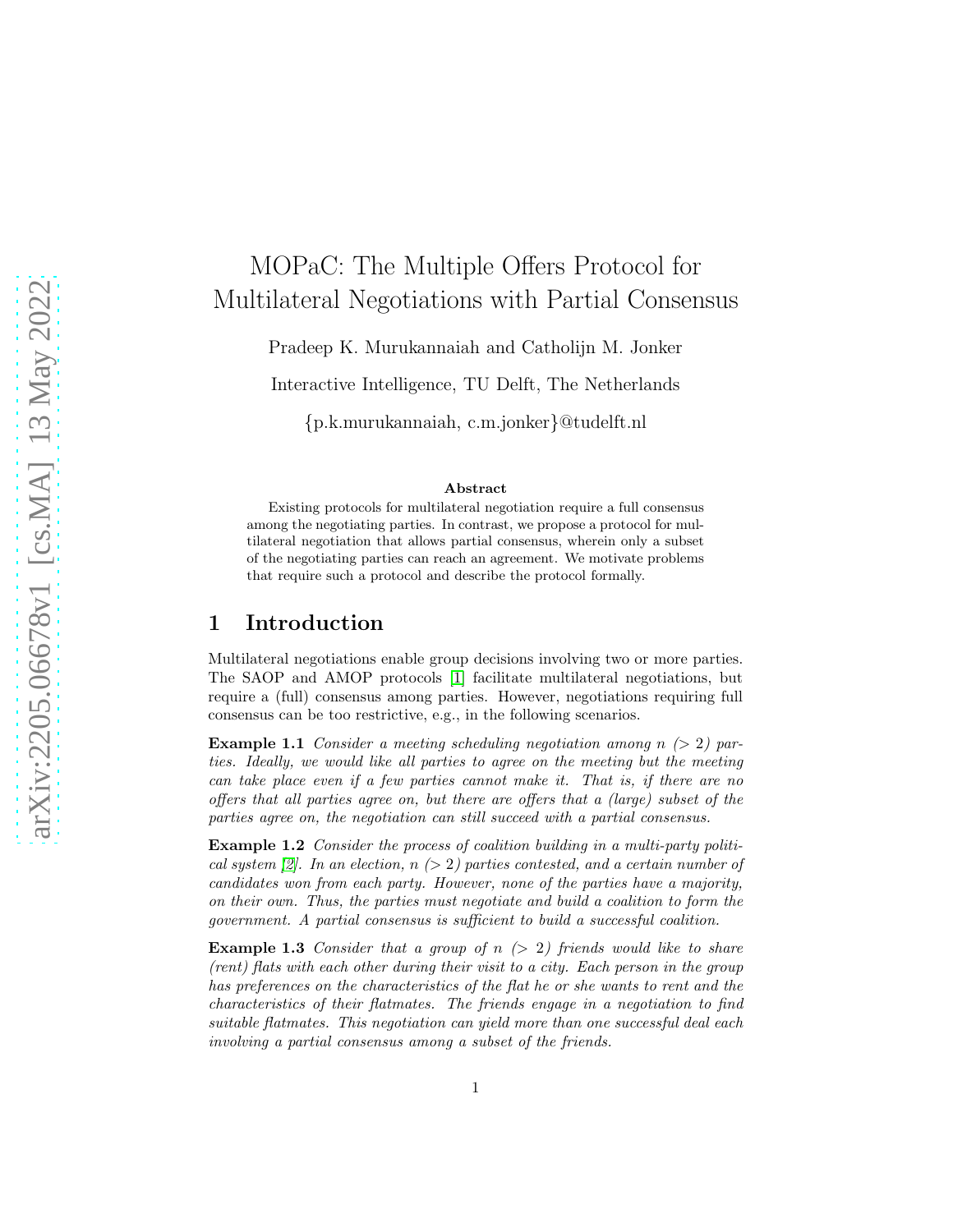## 2 The MOPaC Protocol

Let A be a set of n agents in a multilateral negotiation.  $\forall i, A_i : 0 < i \leq n, A_i$ , identifies one of the agents, where  $\forall i, j : 0 \le i, j \le n$  and  $i \ne j \implies A_i \ne A_j$ .

Each agent  $A_i$  has a power  $p_i \in \mathbb{N}$  in the negotiation. Thus, the power, p, of a full consensus among agents is:

$$
p_{max} = \sum_{i=1}^{n} p_i
$$
 (1)

Let  $p_{min}$  be the minimum power required for any (partial) consensus to form in this negotiation, which is sent as a parameter to the protocol.

### 2.1 Protocol

A multilateral negotiation with the MOPaC protocol runs for one or more rounds. Each round consists of the following phases.

**Bidding phase:** Let B be a bidding space of  $m$  possible bids. Each agent puts a bid on the table. Let  $b_{ij} \in B$  be agent  $A_i$ 's bid in round j.

After the bidding phase, each agent is communicated the bid and power of each agent. That is, the following list is communicated to each agent:

$$
\left[[A_1, b_{1j}, p_1], \ldots [A_n, b_{nj}, p_n]\right] \tag{2}
$$

Voting phase: Each agent votes (accept/reject) on each bid on the table. With each accept vote, an agent must indicate:

- (1) a minimum consensus threshold,  $C_{min}$ :  $p_{min} \leq C_{min} \leq p_{max} \in \mathbb{N}$ , and
- (2) a maximum consensus threshold,  $C_{max}$ ,  $C_{min} \leq C_{max} \leq p_{max} \in \mathbb{N}$ .

That is, the two possible votes an agent can provide on a bid  $b_i$  (including the agent's own bid) are:

$$
v_i = \begin{cases} \langle b_i, \text{accept}, C_{min}, C_{max} \rangle, \text{or} \\ \langle b_i, \text{reject} \rangle. \end{cases} \tag{3}
$$

By accepting a bid  $b_i$  with  $C_{min} = m$  and  $C_{max} = n$ , an agent indicates that it will accept the bid  $b_i$  if a partial consensus group of *power* at least m and at most *n* forms around bid  $b_i$  (Section [3\)](#page-2-0).

After the voting phase, each agent is communicated the votes of each agent. That is, the following list is communicated to each agent:

$$
\left[ [A_1, \langle b_1, v_1 \rangle, \ldots \langle b_m, v_m \rangle], \ldots, [A_n, \langle b_1, v_1 \rangle, \ldots \langle b_m, v_m \rangle] \right] \tag{4}
$$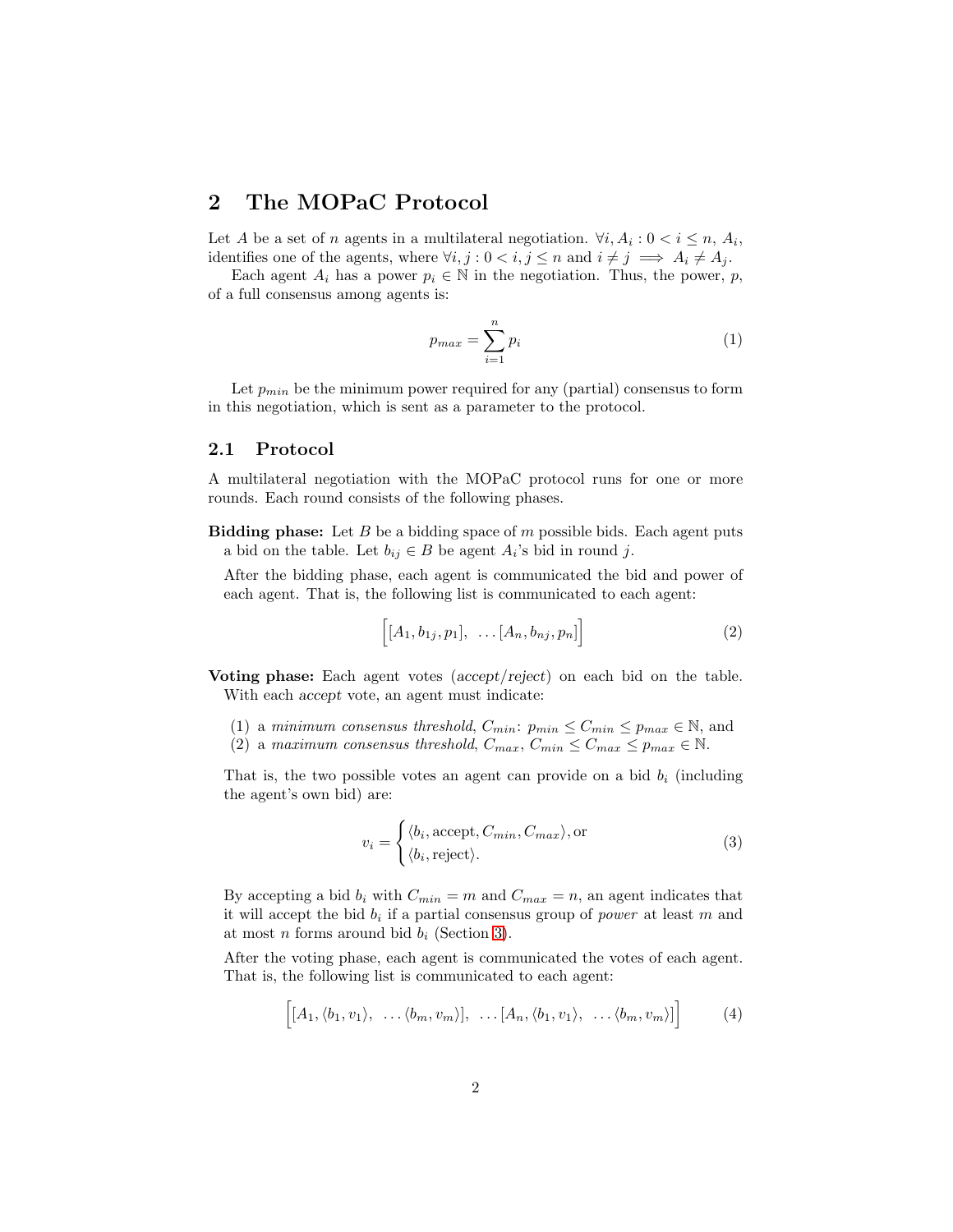Opt-in phase: Each agent votes again, as before, but with constraints that an agent cannot reject or reduce the  $C_{min}$  value of a bid it had accepted in the voting phase. That is, if an agent accepted  $b_i$  with vote  $v_i$  in the voting phase, its vote for  $b_i$  in the opt-in phase  $v'_i$  should be as follows.

$$
\forall v_i : v_i = \langle b_i, \text{accept}, C_{min}, C_{max} \rangle,
$$
  
\n
$$
v'_i = \langle b_i, \text{accept}, C_{min} \le C'_{min} \le p_{max}, C_{min} \le C'_{max} \le p_{max} \rangle.
$$
\n(5)

However, an agent can accept a bid it had rejected in the voting phase.

$$
\forall v_i : v_i = \langle b_i, \text{reject} \rangle, \tag{6}
$$
\n
$$
v'_i = \begin{cases} \langle b_i, \text{reject} \rangle, \text{or} \\ \langle b_i, \text{accept}, p_{min} \le C_{min}' \le p_{max}, C_{min}' \le C_{max}' \le p_{max} \rangle. \end{cases}
$$

- Continuation or termination: There is more than one way a MOPaC negotiation can terminate. The following are two potential options. In both of these options, the continuation or termination decision is made after computing the viable consensus groups at the end of the second round of voting.
	- (1) Determine a viable consensus group with the largest power (see Section [3\)](#page-2-0). If there is a tie for the group with largest power, break the ties randomly. For the agents in the chosen viable consensus group, the negotiation terminates with a deal. For the remaining agents, the negotiation terminates without a deal. This kind of termination is ideal, e.g., when negotiating to schedule a meeting (Example [1.1\)](#page-0-0) or form a government (Example [1.2\)](#page-0-1).
	- (2) Determine a viable consensus group with the largest power (see Section [3\)](#page-2-0). If there is a tie for the group with largest power, break the ties randomly. Determine if there are more viable groups consisting of the remaining agents. If so, the negotiation terminates with a deal for such agents, too. The remaining agents go to the next round of negotiation. The negotiation continues until the deadline or until one or no agent remains in this round, whichever happens first. This type of termination is ideal, e.g., when negotiation for flatmates (Example [1.3\)](#page-0-2).

## <span id="page-2-0"></span>3 Partial Consensus Formation

Given a set of agents  $C = \{A_1^C, \ldots, A_m^C\}$ , who each voted accept for a bid  $b_i$ , C is a partial consensus group on  $b_i$ . The **power** of the consensus C is:

$$
p_C = \sum_{A_i \in C} p_i. \tag{7}
$$

A consensus C for a bid  $b_i$  is **viable** if  $\forall A_i \in C$ ,  $C_{min} \leq p_C \leq C_{max}$ . That is, a viable consensus group for a bid  $b_i$  consists of a set of agents that accepted  $b_i$  and the power of the group is within the minimum and maximum consensus thresholds indicated by each agent in the group.